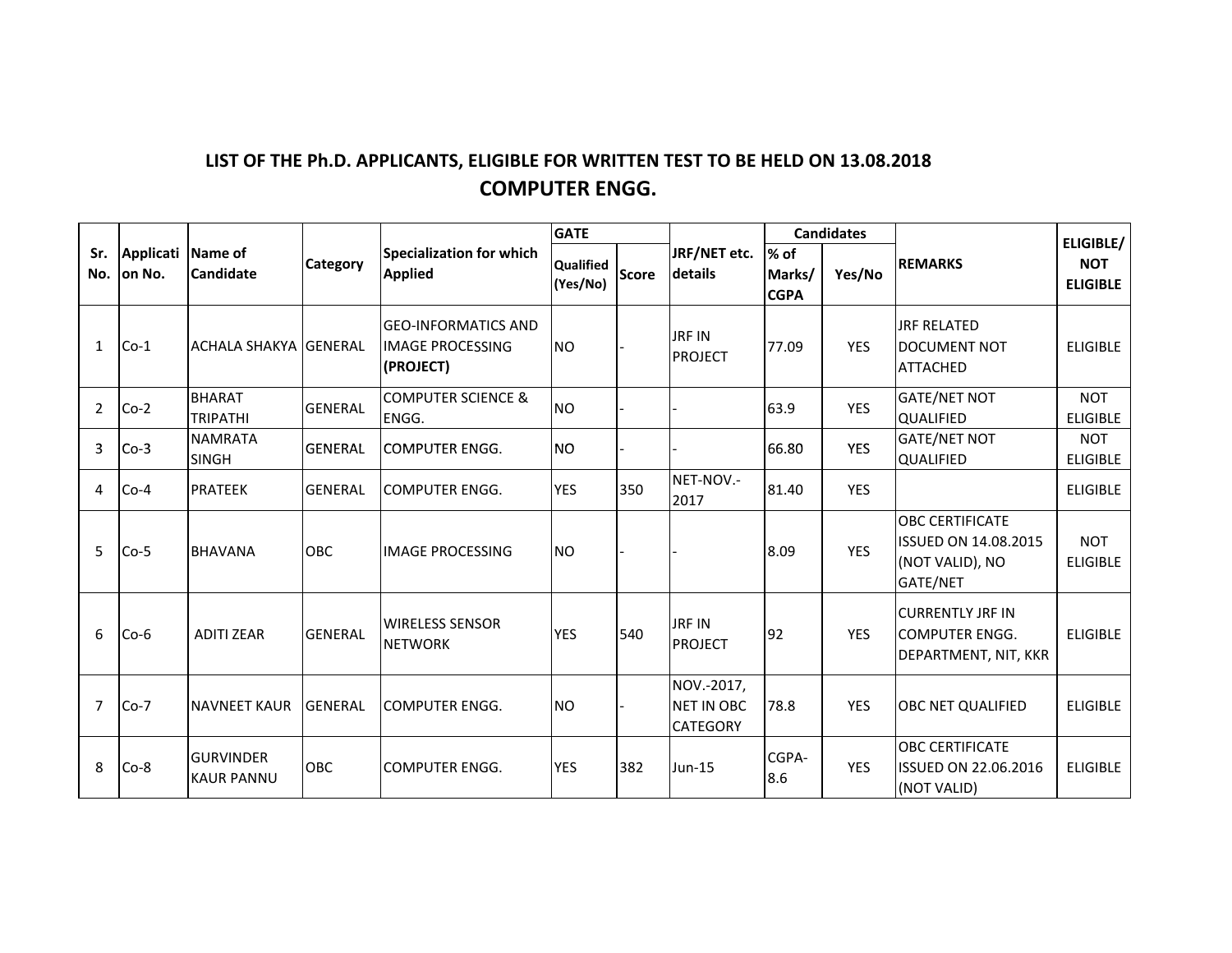| 9  | $Co-9$  | SANDEEP<br><b>KUMAR</b><br>VISHWAKARMA | PH               | <b>COMPUTER ENGG.</b>     | <b>YES</b> | 275 |           | 72.02         | <b>YES</b> |                                                                                      | <b>ELIGIBLE</b>               |
|----|---------|----------------------------------------|------------------|---------------------------|------------|-----|-----------|---------------|------------|--------------------------------------------------------------------------------------|-------------------------------|
| 10 | $Co-10$ | <b>PANKAJ KUMAR</b><br><b>CHAUHAN</b>  | <b>GENERAL</b>   | CS/IT                     | <b>NO</b>  |     |           | 82.20         | <b>YES</b> | <b>GATE/NET NOT</b><br><b>QUALIFIED</b>                                              | <b>NOT</b><br><b>ELIGIBLE</b> |
| 11 | $Co-11$ | <b>NAMRATA</b><br><b>KUMARI</b>        | <b>GENERAL</b>   | <b>COMPUTER ENGG.</b>     | <b>YES</b> | 369 |           | 77.35         | <b>YES</b> |                                                                                      | <b>ELIGIBLE</b>               |
| 12 | $Co-12$ | <b>PAYAL JAGLAN</b>                    | <b>GENERAL</b>   | CS/IT                     | <b>NO</b>  |     |           | 86.9          | <b>YES</b> | <b>GATE/NET NOT</b><br><b>QUALIFIED</b>                                              | <b>NOT</b><br><b>ELIGIBLE</b> |
| 13 | $Co-13$ | KANIKA PAHWA                           | <b>GENERAL</b>   | <b>MACHINE LEARNING</b>   | <b>YES</b> | 443 |           | 8.91          | <b>YES</b> |                                                                                      | <b>ELIGIBLE</b>               |
| 14 | $Co-14$ | <b>SHUBHANSHI</b><br><b>SINGHAL</b>    | <b>GENERAL</b>   | <b>INTERNET OF THINGS</b> | <b>NO</b>  |     |           | 81.3          | <b>YES</b> | <b>GATE/NET NOT</b><br><b>QUALIFIED</b>                                              | <b>NOT</b><br><b>ELIGIBLE</b> |
| 15 | $Co-15$ | <b>SANJEEV KUMARIOBC</b>               |                  | <b>COMPUTER ENGG.</b>     | <b>NO</b>  |     |           | 60.73         | <b>YES</b> | <b>OBC CERTIFICATE</b><br><b>ISSUED ON 27.07.2012</b><br>(NOT VALID), NO<br>GATE/NET | <b>NOT</b><br><b>ELIGIBLE</b> |
| 16 | $Co-16$ | <b>SHALU VERMA</b>                     | OBC(NCL)P<br>lH. | <b>COMPUTER ENGG.</b>     | <b>YES</b> | 298 | NOV.-2017 | CGPA-<br>8.17 | <b>YES</b> | <b>DISABILITY CERTIFICATE</b><br><b>ATTACHED (NO CASTE</b><br>CERTIFICATE)           | <b>ELIGIBLE</b>               |
| 17 | $Co-17$ | <b>NISHI</b>                           | <b>GENERAL</b>   | <b>COMPUTER ENGG.</b>     | <b>NO</b>  |     |           |               |            | RESULT AWAITED NO<br>GATE/NET                                                        | <b>NOT</b><br><b>ELIGIBLE</b> |
| 18 | $Co-18$ | <b>SHIVA SHARMA</b>                    | <b>GENERAL</b>   | <b>IT</b>                 | <b>YES</b> | 382 | NOV.-2017 | 71.13         | <b>YES</b> | <b>B.Sc. IN COMPUTER</b><br>APPLICATION, MSc. IN<br>IT                               | <b>ELIGIBLE</b>               |
| 19 | $Co-19$ | <b>KIRTI GUPTA</b>                     | <b>GENERAL</b>   | <b>COMPUTER ENGG.</b>     | <b>YES</b> | 453 | NOV.-2017 | 77.26         | <b>YES</b> |                                                                                      | <b>ELIGIBLE</b>               |
| 20 | $Co-20$ | <b>NEHA SHARMA</b>                     | <b>GENERAL</b>   | COMPUTER ENGG.            | <b>YES</b> | 373 | NOV.-2017 | 72            | <b>YES</b> |                                                                                      | <b>ELIGIBLE</b>               |
| 21 | $Co-21$ | <b>AKSHAT</b><br><b>GAURAV</b>         | <b>GENERAL</b>   | <b>COMPUTER ENGG.</b>     | <b>YES</b> | 407 |           | CGPA-<br>8.48 | <b>YES</b> | <b>GATE QUALIFIED IN ECE</b><br><b>DISCIPLINE</b>                                    | <b>ELIGIBLE</b>               |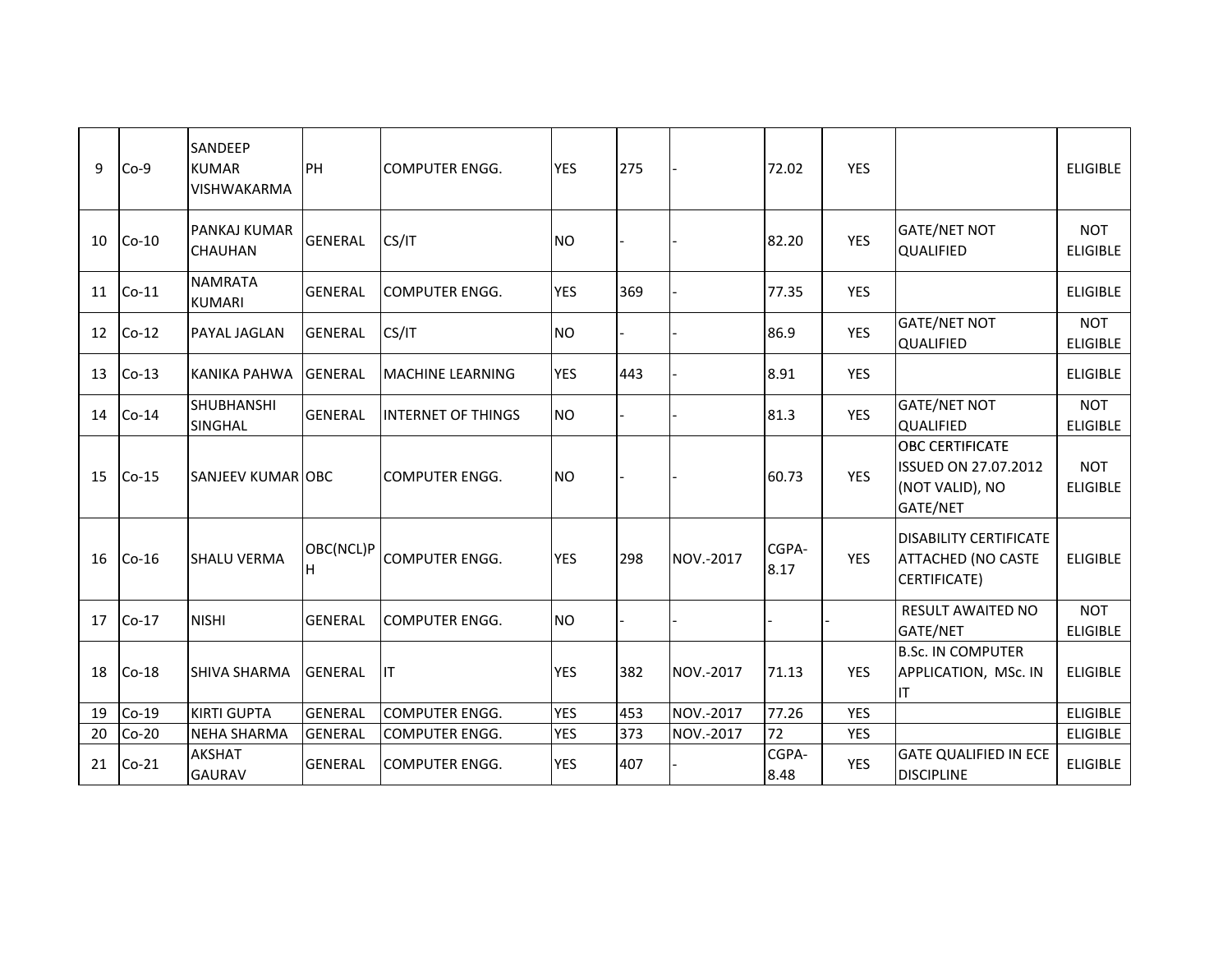| 22 | $Co-22$ | <b>SAKSHI</b>                          | <b>GENERAL</b> | <b>COMPUTER ENGG.</b>                                 |            |     | 7.69                |            | <b>CERTIFICATE NOT</b><br><b>ATTACHED (FINAL</b><br>DMC), NO GATE/NET   | <b>NOT</b><br><b>ELIGIBLE</b> |
|----|---------|----------------------------------------|----------------|-------------------------------------------------------|------------|-----|---------------------|------------|-------------------------------------------------------------------------|-------------------------------|
| 23 | $Co-23$ | <b>HARJINDER</b><br><b>KAUR</b>        | <b>SC</b>      | <b>NATURAL LANGUAGE</b><br><b>PROCESSING</b>          |            |     | 82.5                | <b>YES</b> | NO GATE/NET                                                             | <b>NOT</b><br><b>ELIGIBLE</b> |
| 24 | $Co-24$ | <b>ANSHU JASWAL</b>                    | <b>GENERAL</b> |                                                       |            |     | 70                  |            | % NOT VARIFIED AS<br><b>CERTIFICATE NOT</b><br>ATTACHED, NO<br>GATE/NET | <b>NOT</b><br><b>ELIGIBLE</b> |
| 25 | $Co-25$ | <b>SUMIT DALAL</b>                     | <b>GENERAL</b> | <b>COMPUTER ENGG.</b>                                 | <b>YES</b> | 592 | 60.93               | <b>YES</b> | NET CERTIFICATE NOT<br><b>ATTACHED</b>                                  | <b>ELIGIBLE</b>               |
| 26 | $Co-26$ | SHILPA SHARMA GENERAL                  |                |                                                       |            |     | 70.66               | <b>YES</b> | NO GATE/NET                                                             | <b>NOT</b><br><b>ELIGIBLE</b> |
| 27 | $Co-27$ | <b>SHIKHAR</b><br><b>BHARDWAJ</b>      | <b>GENERAL</b> | <b>COMPUTER ENGG.</b>                                 | <b>YES</b> | 540 | 7.39                | <b>YES</b> | PROVISIONAL<br><b>CERTIFICATE</b>                                       | <b>ELIGIBLE</b>               |
| 28 | $Co-28$ | <b>AKSHAMA RANI</b>                    | <b>GENERAL</b> | <b>COMPUTER ENGG.</b>                                 |            |     | CGPA-<br>8.93       | <b>YES</b> | <b>GATE/NET NOT</b><br><b>QUALIFIED</b>                                 | <b>NOT</b><br><b>ELIGIBLE</b> |
| 29 | $Co-29$ | <b>SUMIT SHARMA</b>                    | <b>GENERAL</b> | <b>DEEP MACHINE</b><br>LEARNING / MACHINE<br>LEARNING | <b>YES</b> | 356 | 77.04               | <b>YES</b> |                                                                         | <b>ELIGIBLE</b>               |
| 30 | $Co-30$ | <b>SAURABH</b><br>JAISWAL              | <b>OBC</b>     | <b>COMPUTER ENGG.</b>                                 | <b>YES</b> | 421 | CGPA-<br>8.16       | <b>YES</b> | <b>OBC CERTIFICATE</b><br><b>ISSUED ON 21.07.2018</b><br>(NOT VALID)    | <b>ELIGIBLE</b>               |
| 31 | $Co-31$ | NEHA AGARWAL GENERAL                   |                | <b>COMPUTER ENGG.</b>                                 | <b>YES</b> | 397 | 93                  | <b>YES</b> |                                                                         | <b>ELIGIBLE</b>               |
| 32 | $Co-32$ | <b>ABHISHEK</b><br><b>KUMAR SHUKLA</b> | <b>GENERAL</b> | <b>COMPUTER ENGG.</b>                                 | <b>YES</b> | 275 | 7.73                | <b>YES</b> |                                                                         | <b>ELIGIBLE</b>               |
| 33 | $Co-33$ | PUSHKAL<br><b>KUMAR SHUKLA</b>         | GENERAL        | CS/IT                                                 | <b>YES</b> | 283 | <b>CPI</b><br>72.01 | <b>YES</b> |                                                                         | <b>ELIGIBLE</b>               |
| 34 | $Co-34$ | YOGESH KUMAR SC                        |                | CS/IT                                                 | <b>YES</b> | 439 | CGPA-<br>8.38       | <b>YES</b> |                                                                         | <b>ELIGIBLE</b>               |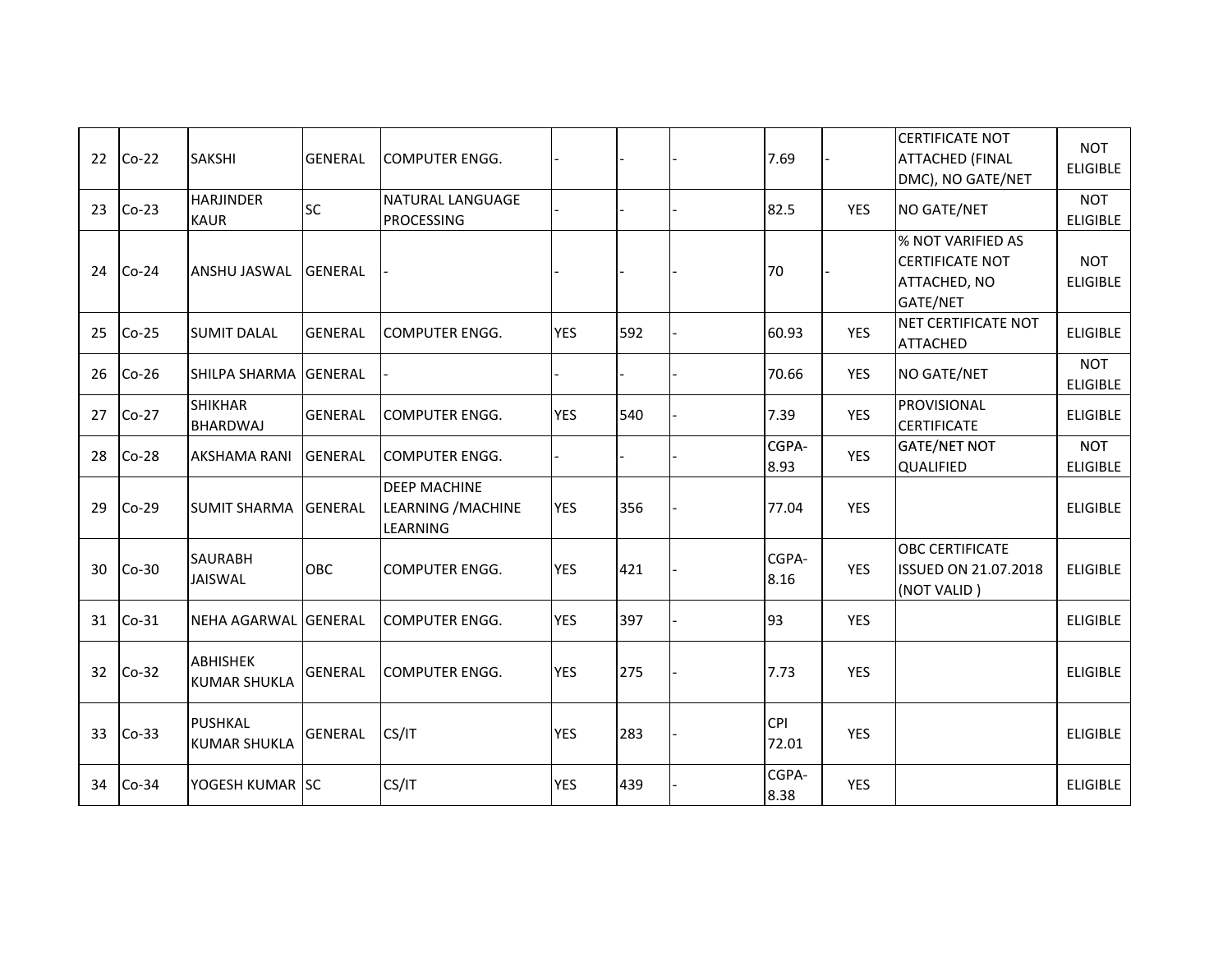| 35 | $Co-35$ | <b>DIVYA GARG</b>                     | <b>GENERAL</b> | <b>COMPUTER ENGG.</b>                            | <b>YES</b> | 375 | <b>JUNE 2016</b><br><b>HTET</b>        | 74.53         | <b>YES</b> | <b>HTET HARYANA</b><br><b>TEACHER ELIGIBILITY</b><br><b>TEST</b>                   | <b>ELIGIBLE</b>               |
|----|---------|---------------------------------------|----------------|--------------------------------------------------|------------|-----|----------------------------------------|---------------|------------|------------------------------------------------------------------------------------|-------------------------------|
| 36 | $Co-36$ | <b>NEERAJ KUMAR</b>                   | <b>GENERAL</b> | <b>COMPUTER ENGG.</b>                            | <b>YES</b> | 670 |                                        | CGPA-<br>8.38 | <b>YES</b> |                                                                                    | <b>ELIGIBLE</b>               |
| 37 | $Co-37$ | <b>ARVIND SINGH</b><br><b>RAJPOOT</b> | <b>OBC</b>     | <b>BIOMETRICS AND</b><br><b>MACHINE LEARNING</b> | <b>YES</b> | 360 |                                        | 7.47          | <b>YES</b> | <b>OBC CERTIFICATE</b><br><b>ISSUED ON 26.02.2005</b><br>(NOT VALID)               | <b>ELIGIBLE</b>               |
| 38 | $Co-38$ | <b>PARU RAJ</b>                       | <b>GENERAL</b> | <b>COMPUTER ENGG.</b>                            | <b>YES</b> | 412 | NOV.-2017                              | 9.6           | <b>YES</b> |                                                                                    | <b>ELIGIBLE</b>               |
| 39 | $Co-39$ | SONAM<br><b>BHARDWAJ</b>              | <b>GENERAL</b> | <b>COMPUTER ENGG.</b>                            | <b>YES</b> | 379 | NET-NOV.-<br>2017                      | CGPA-<br>8.51 | <b>YES</b> |                                                                                    | <b>ELIGIBLE</b>               |
| 40 | $Co-40$ | <b>PREETI MALIK</b>                   | <b>GENERAL</b> | <b>COMPUTER ENGG.</b>                            |            |     |                                        | 89.6          | <b>YES</b> | <b>GATE/NET NOT</b><br><b>QUALIFIED</b>                                            | <b>NOT</b><br><b>ELIGIBLE</b> |
| 41 | $C0-41$ | <b>ABHISHEK</b><br><b>CHAUDHARY</b>   | <b>GENERAL</b> | <b>COMPUTER ENGG.</b>                            |            |     |                                        | 7.0           |            | <b>NO ANY CERTIFICATE</b><br><b>ATTACHED NO</b><br>GATE/NET                        | <b>NOT</b><br><b>ELIGIBLE</b> |
| 42 | $Co-42$ | POOJA<br><b>CHAUDHARY</b>             |                | <b>COMPUTER ENGG.</b>                            | <b>YES</b> | 525 |                                        | 9.40          | <b>YES</b> | <b>CATEGORY NOT</b><br><b>WRITTEN</b>                                              | <b>ELIGIBLE</b>               |
| 43 | $Co-43$ | <b>OM PRAKSASH</b><br><b>SINGH</b>    | <b>GENERAL</b> | <b>COMPUTER ENGG.</b>                            | <b>YES</b> | 400 |                                        | 78            |            | 4TH SEMESTER DMC<br><b>NOT ATTACHED</b>                                            | <b>NOT</b><br><b>ELIGIBLE</b> |
| 44 | $Co-44$ | <b>MO.KALEEM</b>                      | OBC            | CS/IT                                            |            |     |                                        | CGPA-<br>8.17 | <b>YES</b> | <b>GATE/NET NOT</b><br><b>QUALIFIED</b>                                            | <b>NOT</b><br><b>ELIGIBLE</b> |
| 45 | $Co-45$ | <b>PARUL</b>                          | OBC            |                                                  |            |     | NOV.-2017                              | 71.26         | <b>YES</b> |                                                                                    | <b>ELIGIBLE</b>               |
| 46 | $Co-46$ | <b>ANKUR</b><br>LOHACHAB              | <b>GENERAL</b> | <b>COMPUTER ENGG.</b>                            |            |     |                                        | $9.56*$       |            | 4TH SEMESTER DMC<br>NOT ATTACHED (NO<br>GATE/NET)                                  | <b>NOT</b><br><b>ELIGIBLE</b> |
| 47 | $Co-47$ | <b>RAVINDER</b><br><b>ROHILLA</b>     | <b>OBC</b>     | CS/IT                                            | <b>YES</b> | 363 | NOV.-2017,<br><b>NET</b><br>QUALILFIED | 66.45         | <b>YES</b> | <b>OBC CERTIFICATE</b><br>ISSUED ON 16.09.2015,<br>NOT VALID, MCA<br><b>DEGREE</b> | <b>ELIGIBLE</b>               |
| 48 | $Co-48$ | <b>NAVREET KAUR</b>                   | <b>OBC</b>     | <b>COMPUTER ENGG.</b>                            |            |     | NOV.-2017                              | 7.3           | <b>YES</b> | <b>OBC CERTIFICATE</b><br><b>ISSUED ON 20.12.2007</b><br>(NOT VALID)               | <b>ELIGIBLE</b>               |